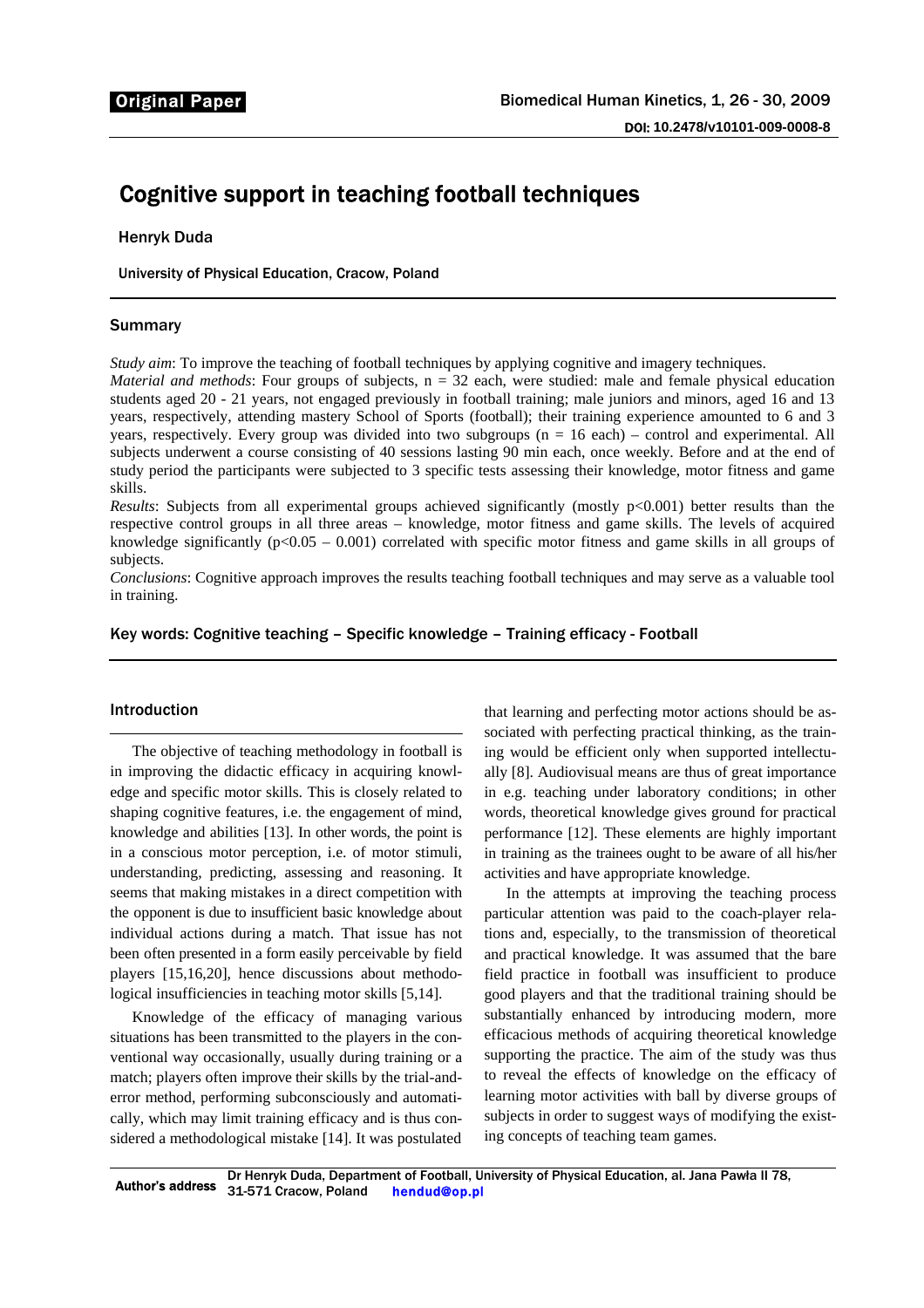#### Material and Methods

Four groups of subjects ( $n = 30$  each) participated in the study: male and female physical education students aged 20 - 21 years, not engaged previously in football training; male juniors and minors, aged 16 and 13 years, respectively, attending mastery School of Sports (football); their training experience amounted to 6 and 3 years, respectively. Every group was divided into two subgroups  $(n = 15$  each) – control and experimental. All subjects underwent a course consisting of 40 sessions lasting 90 min each, once weekly.

The knowledge of specific motor actions and technical skills exhibited during a real or simulated match were recorded twice: before starting the course and at its end. The initial results served to assign subjects into subgroups by the randomised blocks design [2].

In control subgroups, the conventional teaching methodology was applied; this consisted of practical training associated with instructing. In experimental subgroups, visual and imagery techniques were additionally applied. Teaching in both kinds of subgroups was based on the same targets contained in the curricula and was conducted by the same instructors. The field exercises, both individual and in teams, were in all subgroups of the same intensities with respect to metabolic zones.

The objective of the experimental sessions was to shape motor imagery of various actions by applying verbal and visual techniques as an enhancement of teaching. The curriculum included the following stages of teaching football techniques [5,7]:

1. Introduction to motor structure of given action and of the respective biomechanical principles (presentation of drawings and diagrams);

2. Presentation of selected technical elements from videotape at normal speed and in slow motion (detailed analysis and better memorising);

3. Exemplary demonstration of given element followed by reproducing that element by participants;

4. Skill mastering – analytical teaching supported by visual means (programmed teaching – serial pictures of consecutive motions when performing given technical element);

5. Videorecording the performance of given technical element by participants for a detailed motion analysis;

6. Correct description of given element by participants (motor imagery, mental training);

7. Creative teaching – the instructor formulates the problem and participants strive to solve it using diverse motions (techniques), e.g. individual performance of a fragment of football game;

8. Collective (participant and instructor) assessment of participant's performance of a motor task.

Teaching methodology in experimental subgroups is presented in Table 5 as example of one session.

Own, standardised test of technical knowledge [10], contained questions about executing specific motor tasks [7] and alternative answers. The results were presented in a 100-point scale.

Motor fitness of participants was assessed by a specific, standardised test [10,20] containing such elements as ball feeling (juggling ball with legs or head), dribbling speed, accuracy of long passing the ball, accuracy of shots at various goal sectors. Game skills were assessed by recording events on standardised sheets; in simulated games 4×4 [11] the players were selected by randomised blocks design according to ranking in specific fitness, experimental against the control ones. The following individual actions were rated: defensive (shoulderto-shoulder, clearance, intercepting ball by advance) and offensive (dribbling, feinting, kicking, shooting). Efficacy indices were computed by relating efficient actions to all actions of given type executed by individual players [16]. The results of rating simple, isolated actions, as well as simulated games, were combined and presented in a 100-point scale [10,20].

Between-group differences were assessed by Student's *t*-test for independent data, the training-induced changes within groups – by *t*-test for dependent data, the relationships between variables were presented as Pearson's coefficients of correlation; the level of p≤0.05 was considered significant.

#### **Results**

The results are presented in Tables  $1 - 4$  and Fig. 1. Mean values (±SD) of all variables studied in all categories of subjects are presented in Tables  $1 - 3$ , percent changes vs. the 'Pre' value in Fig. 1, and coefficients of correlation between those variables in Table 4. No significant differences were found between the experimental and control subgroups in the initial mean values ('Pre') while in all experimental and in some control categories of subjects significant improvements were noted following the 10-month training ('Post'; cf. Tables  $1 - 3$ ).

As shown in Fig. 1, the conventional training brought about significant improvements in knowledge (except in male PE-students) and in motor fitness (male PE-students and minors), but not in game skills. On the other hand, experimental groups attained significantly better results than the control subjects in all three areas – knowledge, motor fitness and game skills.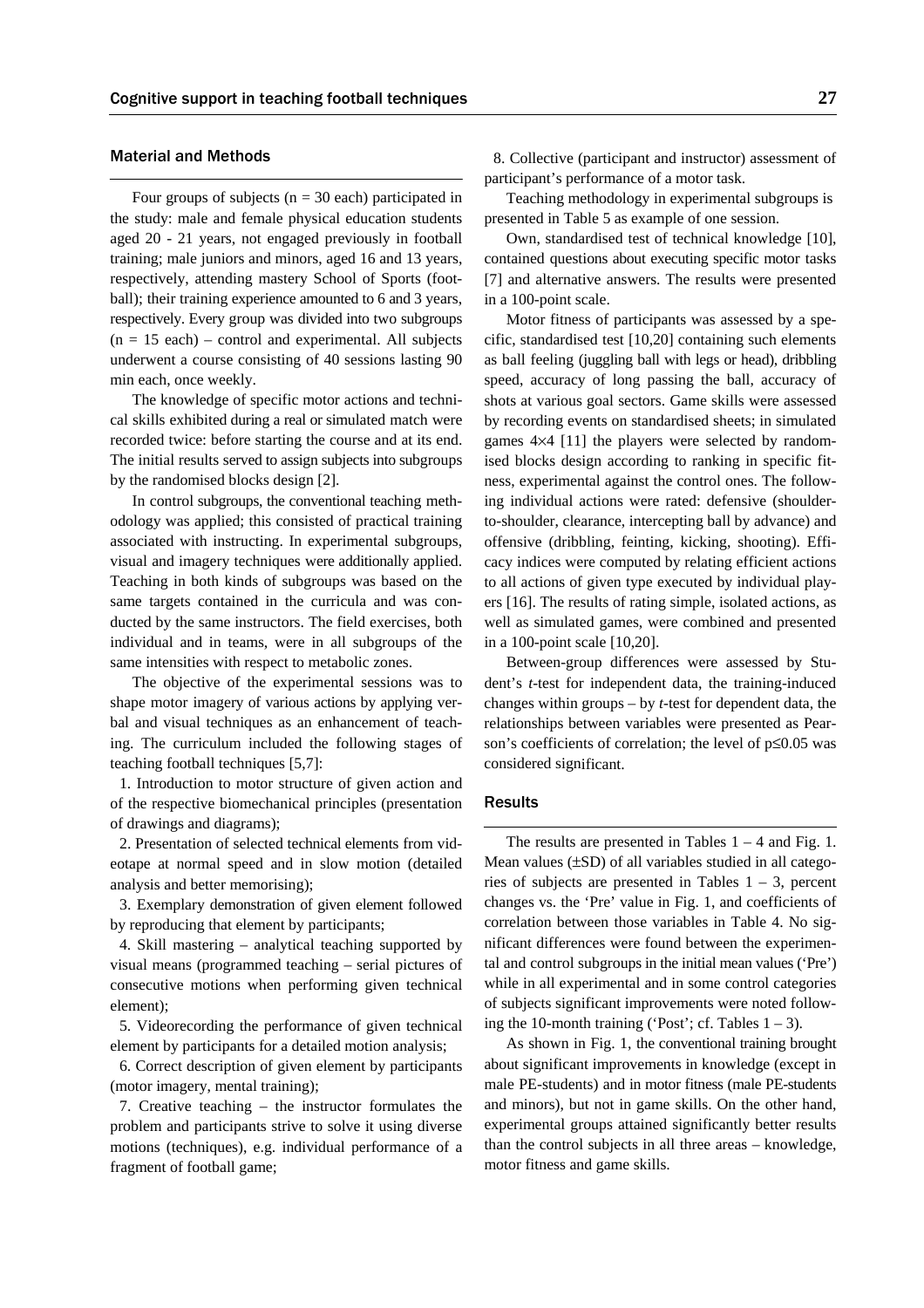

**Fig. 1**. Percent improvement ('Post' vs. 'Pre') in studied variables following a 10-month training period For explanation of symbols see Table 1; Significant post-pre differences: \* p<0.05; \*\* p<0.01; \*\*\* p<0.001; Significant E-C differences:  $^{\circ}$  p<0.05;  $^{\circ}$  p<0.01;  $^{\circ}$  p<0.001

**Table 1**. Mean (±SD) point scores of knowledge about motor activities in 8 sets of subjects,  $n = 15$  each

| Group | Category   |        | Pre            | Post               |
|-------|------------|--------|----------------|--------------------|
| E     | PF.        | $M***$ | $38.7 \pm 3.4$ | $47.3 \pm 4.7**$   |
|       |            | $F***$ | $32.9 \pm 3.8$ | $46.8 \pm 4.3$ *** |
|       | MSS        | 1***   | $40.4 \pm 5.0$ | $51.2 \pm 5.9***$  |
|       |            | т*     | $15.2 \pm 3.7$ | $21.1 \pm 4.7$ *** |
| C     | PF.        | M      | $38.9 \pm 3.5$ | $41.3 \pm 3.5$     |
|       |            | F      | $32.0 \pm 3.0$ | $40.1 \pm 3.5***$  |
|       | <b>MSS</b> | J      | $39.0 \pm 3.1$ | $42.7\pm3.6*$      |
|       |            | т      | $14.4 \pm 3.4$ | $17.7 \pm 3.5$ **  |

Legend: E – Experimental groups; C – Control groups; PE – Physical education students; MSS – Schoolboys attending Mastery School of Sports;  $M -$  Male subjects;  $F -$  Female subjects; J – Male juniors (16 years); T – Male minors (13 years); \* Significantly different from the 'Pre' value: \*  $p<0.05$ ; \*\*\*  $p<0.001$ 

**Table 2.** Mean (±SD) point scores of technical motor test in 8 sets of subjects,  $n = 15$  each

| Group |           | Category | Pre            | Post               |
|-------|-----------|----------|----------------|--------------------|
| E     | <b>PE</b> | $M***$   | $51.2 \pm 5.9$ | $57.7 \pm 5.5***$  |
|       |           | $F***$   | $22.1 \pm 5.9$ | $26.9 \pm 5.6$ *** |
|       | MSS       | $I**$    | $57.7 \pm 4.0$ | $61.8 \pm 4.6$ **  |
|       |           | $T***$   | $26.2 \pm 6.6$ | $33.2 \pm 5.6$ *** |
| C     | PF.       | М        | $50.1 \pm 8.2$ | $53.5 \pm 7.1*$    |
|       |           | F        | $21.8 \pm 6.2$ | $23.4 \pm 5.6$     |
|       | MSS       | J        | $56.5 \pm 4.0$ | $58.8 \pm 3.3$     |
|       |           | т        | $26.5 \pm 5.6$ | $29.2 \pm 6.1*$    |

Significantly different from the 'Pre' value: \*  $p<0.05$ ; \*\*  $p<0.01$ ; for other explanations see Table 1

| <b>Table 3.</b> Mean $(\pm SD)$ point scores of performance in |
|----------------------------------------------------------------|
| game skills in 8 sets of subjects, $n = 15$ each               |

| Group | Category |          | Pre            | Post             |
|-------|----------|----------|----------------|------------------|
| E     | PE       | M        | $54.5 \pm 4.3$ | $58.3 \pm 3.8$   |
|       |          | F*       | $28.3 \pm 5.6$ | $32.8 \pm 4.3*$  |
|       | MSS      | $I**$    | $56.2 \pm 3.4$ | $59.6 \pm 3.4**$ |
|       |          | $T^{**}$ | $30.0 \pm 4.4$ | $36.2 \pm 3.1**$ |
| C     | PE.      | M        | $54.9 \pm 4.1$ | $55.2 \pm 3.9$   |
|       |          | F        | $28.4 \pm 5.9$ | $29.9 \pm 5.2$   |
|       | MSS      | J        | $56.8 \pm 4.3$ | $58.2 \pm 4.3$   |
|       |          | т        | $30.8 \pm 4.4$ | $32.8 \pm 3.2$   |

Significantly different from the 'Pre' value: \* p<0.05; \*\* p<0.01; for other explanations see Table 1

**Table 4**. Coefficients of Pearson's correlation between knowledge about motor activities and the results of technical test or game skills

| Correlated<br>variable | Category | Е          | C          |
|------------------------|----------|------------|------------|
|                        | PE, M    | $0.803***$ | $0.891***$ |
| <b>Technical test</b>  | PE, F    | $0.824***$ | $0.912***$ |
| score                  | MSS, J   | $0.564*$   | $0.513*$   |
|                        | MSS, T   | $0.561*$   | $0.586*$   |
|                        | PE, M    | $0.728**$  | $0.695**$  |
| Game skills            | PE, F    | $0.785**$  | $0.763**$  |
| score                  | MSS, J   | $0.546*$   | $0.524*$   |
|                        | MSS, T   | $0.587*$   | $0.514*$   |

\* p< 0.05; \*\* p< 0.01; \*\*\* p< 0.001

Coefficients of correlation between knowledge about motor activities and the results of technical tests or game skills (Table 4) were in the experimental and control groups alike and did not significantly differ between senior and junior groups.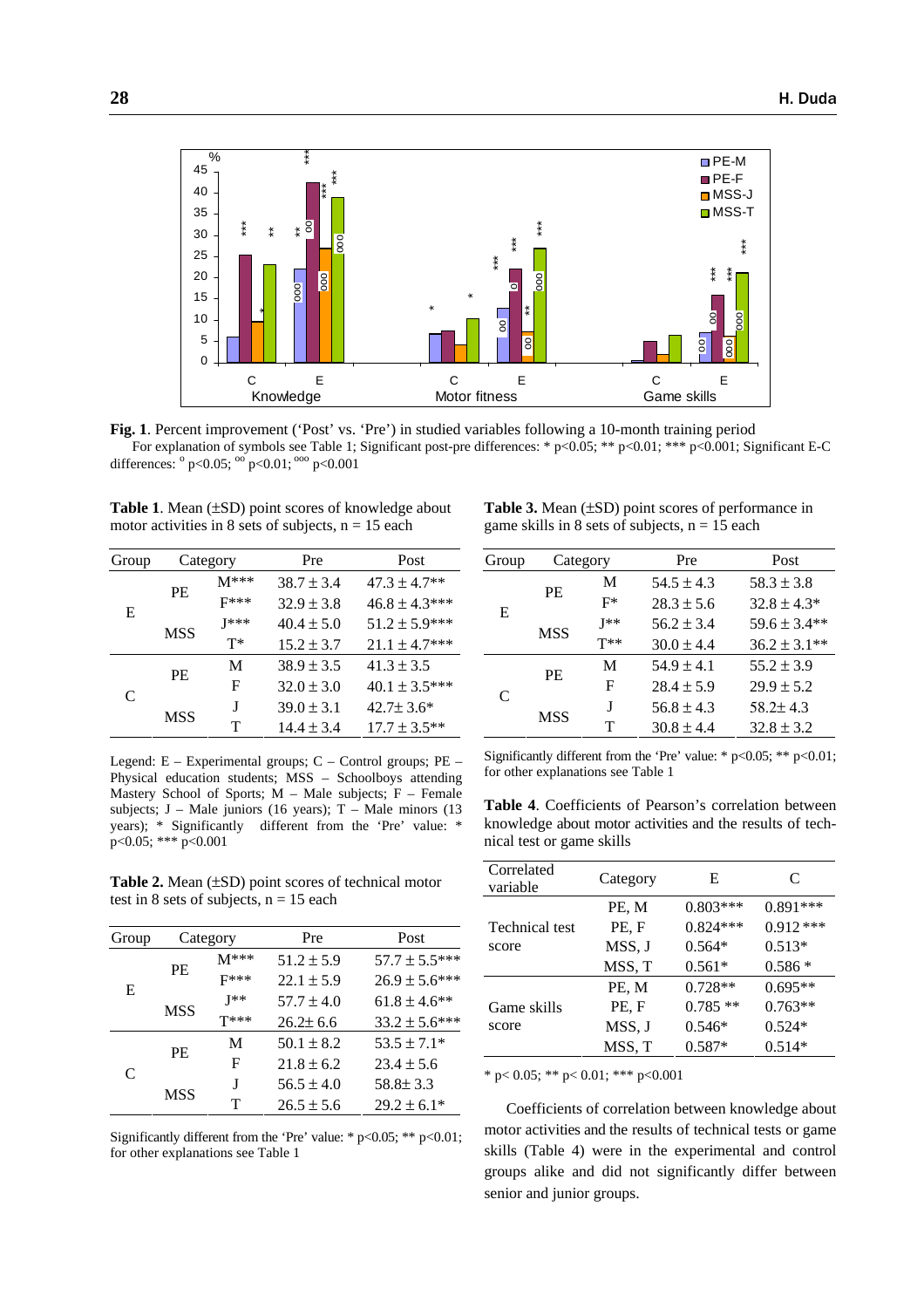**Table 1**. Example synopsis of a training session – cognitive approach to teaching individual actions

**Subject**: Teaching and improving individual actions – shoulder-to-shoulder **Objective**: Acquiring the knowledge of efficacious shoulder-to-shoulder motor actions **Required equipment**: Video player, instructive film, balls, goals, markers, magnetic board

| <b>Session part and</b><br>duration (min)                                                             | <b>Tasks</b>                                                                                                                                                                                                                                                                                                                                                                                                                                                                                                                                                                                                                                                                                                                                                      | <b>Comments</b>                                                                                                                                                                                                                   |
|-------------------------------------------------------------------------------------------------------|-------------------------------------------------------------------------------------------------------------------------------------------------------------------------------------------------------------------------------------------------------------------------------------------------------------------------------------------------------------------------------------------------------------------------------------------------------------------------------------------------------------------------------------------------------------------------------------------------------------------------------------------------------------------------------------------------------------------------------------------------------------------|-----------------------------------------------------------------------------------------------------------------------------------------------------------------------------------------------------------------------------------|
| 1a: Theoretical<br>introduction $(22.5)$                                                              | Video record – shoulder-to-shoulder motor actions 1:1; comments and<br>$discussion$ – principal items                                                                                                                                                                                                                                                                                                                                                                                                                                                                                                                                                                                                                                                             |                                                                                                                                                                                                                                   |
| 1b: Practical intro-<br>duction $(22.5)$                                                              | Warm-up with balls; emphasis on the leading subject of the session.                                                                                                                                                                                                                                                                                                                                                                                                                                                                                                                                                                                                                                                                                               | Shaping body equi-<br>librium                                                                                                                                                                                                     |
| $2:$ Core part $(40)$<br>Teaching and per-<br>fecting individual<br>shoulder-to-shoul-<br>der actions | "Push the opponent out of corridor" game<br>Participants in two teams (Fig. 2a), standing in a corridor marked in the<br>field, $2 - 3$ m wide, pairs (in single file) side-to-side 1.5 m apart, on<br>starting line between markers.<br>On a signal, the first player (Team A) starts dribbling ball along the corri-<br>dor towards the other file; he is followed by a player from Team B who<br>tries to push him out using the shoulder-to-shoulder technique, every<br>push-out gaining one point. When the dribbler passes the ball to his mate<br>from the other file, the team continue game until all players from that file<br>complete the competition, then the teams change over. The team that<br>scored higher observing the rules is the winner. | <b>Drill 1:</b> Targeted ac-<br>tions to push out the<br>opponent (taking ap-<br>propriate position and<br>sensing the moment<br>of shoulder-to-shoulder<br>attack.<br>Observing the rules of<br>shoulder-to-shoulder<br>actions. |
|                                                                                                       | 1:1 Actions – element of game; objective – stealing the ball using the<br>shoulder-to-shoulder technique (Fig. 2b).                                                                                                                                                                                                                                                                                                                                                                                                                                                                                                                                                                                                                                               | Drill $2:$<br>Conscious<br>realising the objec-<br>tive $-$ ball reception;<br>pay attention to sens-<br>ing opponent's ac-<br>tions, his weaknesses<br>and advantages.                                                           |
|                                                                                                       | Game field divided into 4 zones of modifiable dimensions (Fig. 2c). Two<br>teams, 4 players each, every zone occupied by one player from each team;<br>they must not leave their zones. Game is started by a player from Zone 1<br>who aims at passing the ball to his partner from neighbouring zone. Team<br>scores a point when every player touches the ball without ball loss. The<br>opponents aim at stealing ball using the shoulder-to-shoulder technique.                                                                                                                                                                                                                                                                                               | <b>Drill 3:</b> Taking right<br>positions for shoulder-<br>to-shoulder actions.<br>Stealing ball using<br>shoulder-to-shoulder                                                                                                    |

 **3**: Final part (5) Relaxing, corrective and stretching exercises; discussing tasks.



*Option 1*: The ball is to be passed in the right or reverse preset direction; *Option 2*: Two players from each team occupy every sector (2:2 game).



technique.



**Fig. 2c**. Outline of a drill performed as game